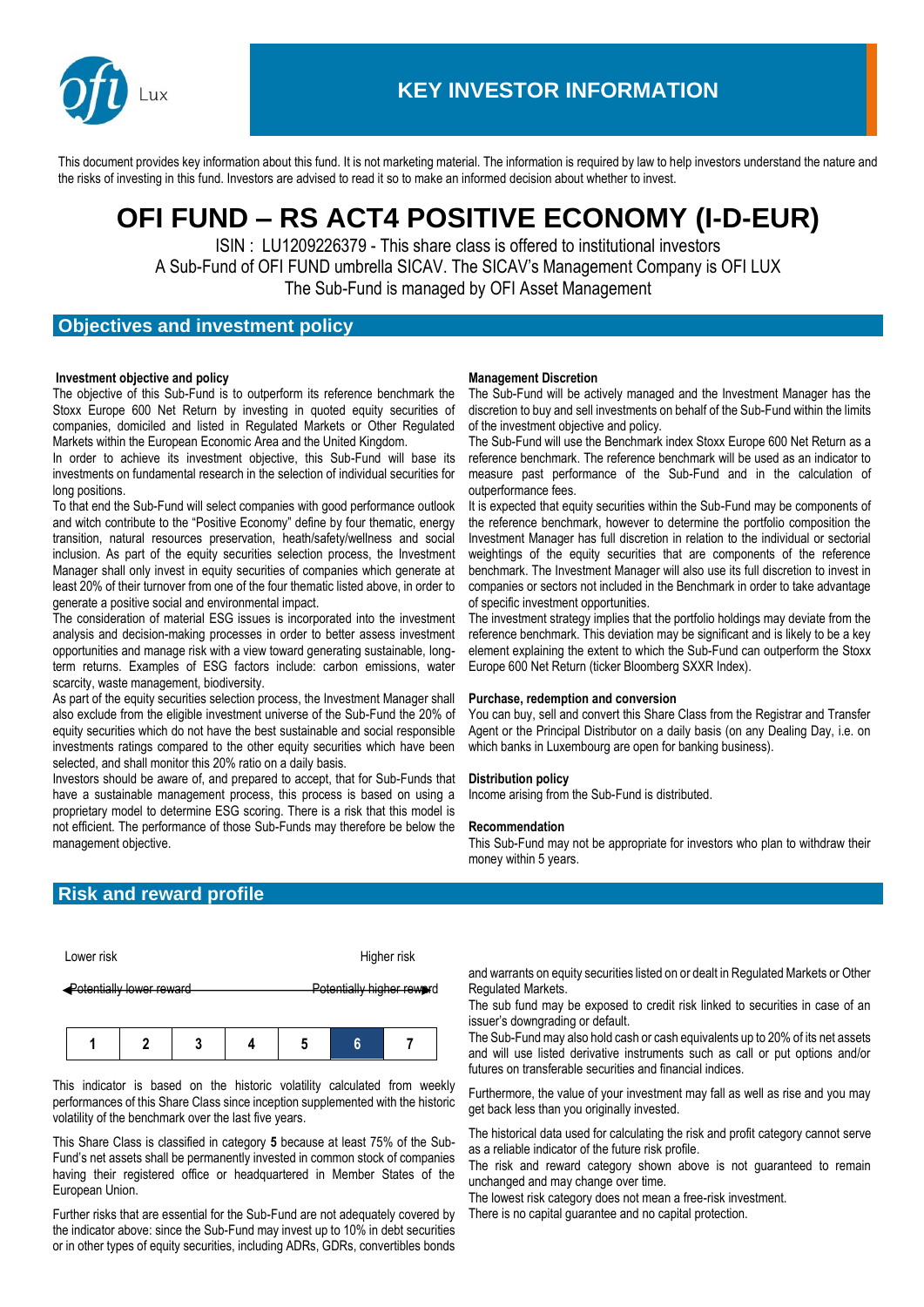## **Charges for this Share Class**

Charges debited to investors are used to pay for the cost of running the Fund, including marketing and distribution costs. These charges reduce the potential growth of the investment.

| One-off charges taken before or after you invest                                                                                                 |                           | The Entry and Exit charges paid may be less. Information on charges can be                                                                                                                                                            |  |
|--------------------------------------------------------------------------------------------------------------------------------------------------|---------------------------|---------------------------------------------------------------------------------------------------------------------------------------------------------------------------------------------------------------------------------------|--|
| <b>Entry charge</b>                                                                                                                              | $3.00\%$                  | obtained from your financial adviser or distributor.                                                                                                                                                                                  |  |
| <b>Exit charge</b>                                                                                                                               | Non applicable            | <b>Ongoing charge figure is based on the last year's expenses, ending on</b>                                                                                                                                                          |  |
| This is the maximum amount that might be deduced from your money before it<br>is invested or before the proceeds of the investment are paid out. |                           | December 2020. This percentage can vary from year to year. The ongoing<br>charge does not include the outperformance fees and portfolio transaction<br>costs, except in the case of an entry/exit charge paid by the Fund when buying |  |
| Charges debited to this Share Class over a year                                                                                                  |                           | or selling shares or units in another collective investment undertaking.                                                                                                                                                              |  |
| Ongoing charge                                                                                                                                   | 1.02%                     | Performance fees amounted to 0,19% during the past financial year on                                                                                                                                                                  |  |
| Charges debited to this Share Class under certain specific conditions                                                                            |                           | December 2021.                                                                                                                                                                                                                        |  |
| <b>Outperformance fee</b>                                                                                                                        | Europe 600 Net Return EUR | 20% over performance of Stoxx   For any further information concerning the charges, you may refer to<br>Chapter 15 of the SICAV's prospectus, available on the website<br>www.ofilux.lu.                                              |  |

## **Past performance**



## **Benchmark Index: Stoxx Europe 600 Net Return EUR**

The potential entry charges are not included in the calculation of the performance.

The ongoing charges and the outperformance fees are included in the calculation of the performance.

This Sub-Fund was launched on 14 December 2016 On 24 February 2017, the sub-fund OFI FUND – European Small Cap (the receiving sub-fund) absorbed the sub-fund SSP-OFI European Smaller Companies of the SICAV Single Select Platform and therefore reflects the performance of the absorbed sub-fund.

Since 13/07/2017, the benchmark is the Stoxx Europe 600 against the Stoxx Europe Small 200 in the past. As of 09/11/2020 this sub-fund is the Master Fund of the Feeder Fund OFI FUND – RS ACTIONS EUROPEENNES

Currency used for the calculation : EUR

*Warning: past performances are not a reliable indicator of future performances.* 

# **Practical information**

Depositary Bank (Registrar and Transfer Agent) : **SOCIETE GENERALE BANK & TRUST LUXEMBOURG**

For further information about the Sub-Fund, please visit our website o[n www.ofilux.lu,](http://www.ofilux.lu/) where you can obtain a copy of the Prospectus (available in English) and annual report (available in English), free of charge. Our Website also provides other information not contained in this document, such as share prices.

The Sub-Fund is subject to tax laws and regulations of Luxembourg. Depending on your country of residence, this might have an impact on your personal tax imposition. You should consult your tax advisor for further details.

The Management Company, OFI Lux, may be held liable solely on the basis of any statement contained in this document that is misleading, inaccurate or inconsistent with the relevant parts of the SICAV's Prospectus.

As a wholly owned subsidiary of OFI Asset Management, the Management Company applies the remuneration policy of OFI Group. The policy establishes an appropriate balance between the fixed and the variable components of the global remuneration and is based on a number of qualitative and quantitative criteria, applied differently for risk takers, senior management and control functions. The assessment of performance is set in a multi-year framework appropriate to the holding period recommended to the investors of the UCITS funds managed by the Management Company in order to ensure that the assessment process is based on longer-term performance of the Company and its investment risks and that the actual payment of performance-based components of remuneration is spread over the same period. The Group's remuneration policy has been established by the Group's strategic committee which is composed by representatives of the Group's shareholders. It is in charge of the definition and the implementation of the remuneration policy. The details of the up-to-date Remuneration Policy, including but not limited to, a description of how remuneration and benefits are calculated, is available at [http://www.ofilux.lu](http://www.ofilux.lu/index_uk.php) and a paper copy is made available free of charge upon request from the registered office of the Management Company.

This SICAV is authorized in Luxembourg and supervised by the CSSF.

The Management Company is authorized in Luxembourg and supervised by the CSSF.

The key investor information is accurate as of 04/02/2022.